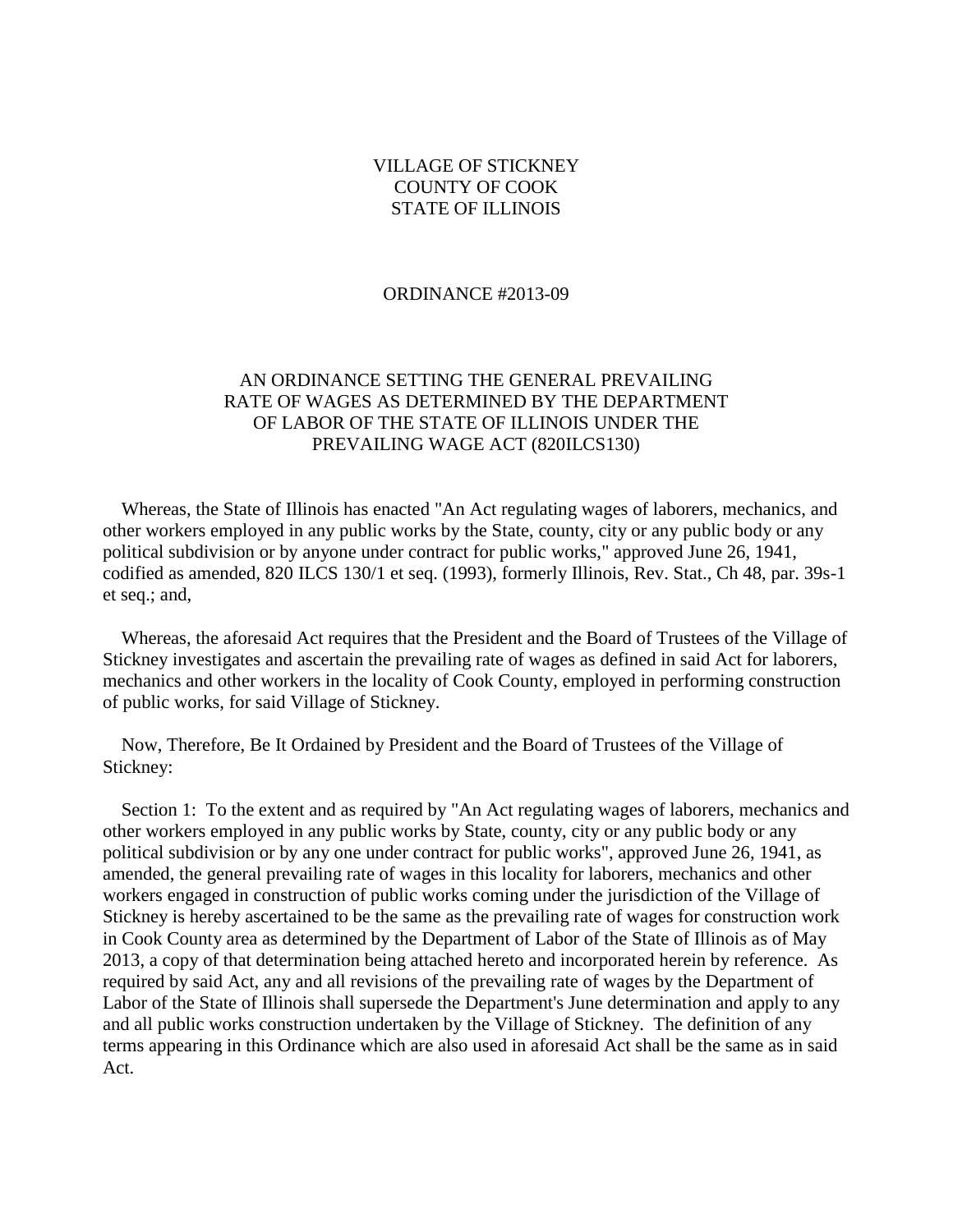### Page 2.

 Section 2: Nothing herein contained shall be construed to apply said general prevailing rate of wages as herein ascertained to any work or employment except public works construction of the Village of Stickney to the extent required by the aforesaid Act.

 Section 3: The Village of Stickney shall publicly post or keep available for inspection by any interested party in the main office of the Village of Stickney this determination or any revisions of such prevailing rate of wage. A copy of this determination or of the current revised determination of the prevailing rate of wages then in effect shall be attached to all contract specifications.

 Section 4: The Village of Stickney shall mail a copy of this determination to any employer, and to any association of employers and to any person or association of employees who have filed their names and addresses, requesting copies of any determination stating the particular rates and the particular class of workers whose wages will be affected by such rates.

Section 5: The Village of Stickney shall promptly file a certified copy of this Ordinance with both the Secretary of State Index Division and the Department of Labor of the State of Illinois.

 Section 6: This Ordinance shall be in full force and effect from and after its passage, approval, and publication in pamphlet form, as provided for by law.

PASSED and APPROVED at the regular meeting of the President and the Board of Trustees of the Village of Stickney, Cook County, Illinois on this 4th day of June, 2013.

Ayes: Trustees De Leshe, Gomez, Lazansky, Walik and White

 $\overline{\phantom{a}}$  , and the contract of the contract of the contract of the contract of the contract of the contract of the contract of the contract of the contract of the contract of the contract of the contract of the contrac

Nays:

Absent: Trustee Savopoulos

## APPROVED:

Deborah E. Morelli, Mayor

ATTESTED:

 Audrey McAdams Village Clerk

\_\_\_\_\_\_\_\_\_\_\_\_\_\_\_\_\_\_\_\_\_\_\_\_\_\_\_\_\_\_\_